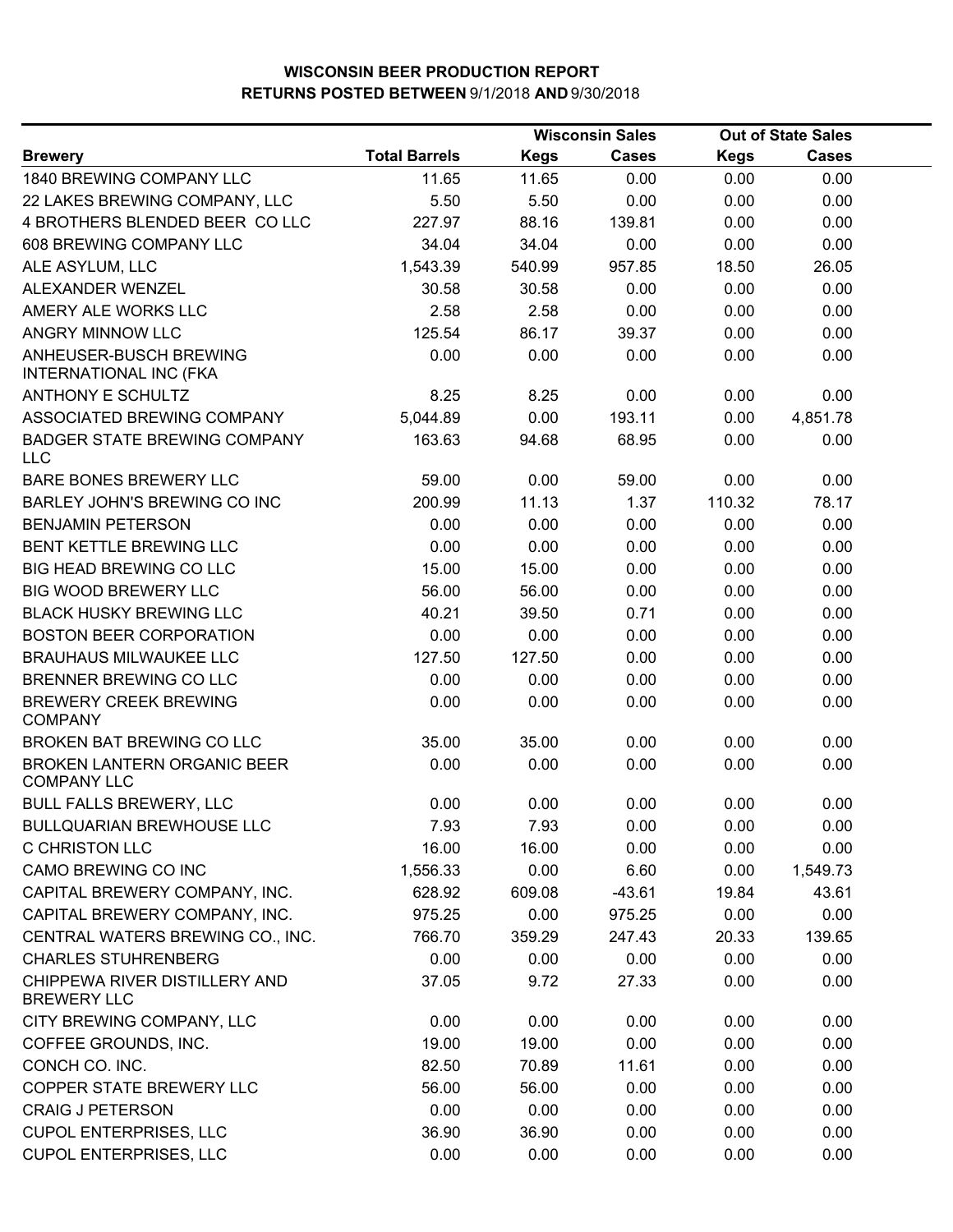|                                                            |                      |             | <b>Wisconsin Sales</b> |             | <b>Out of State Sales</b> |  |
|------------------------------------------------------------|----------------------|-------------|------------------------|-------------|---------------------------|--|
| <b>Brewery</b>                                             | <b>Total Barrels</b> | <b>Kegs</b> | <b>Cases</b>           | <b>Kegs</b> | <b>Cases</b>              |  |
| DANIEL D SCHEY                                             | 24.00                | 24.00       | 0.00                   | 0.00        | 0.00                      |  |
| DANIEL M STOLT                                             | 20.82                | 14.00       | 6.82                   | 0.00        | 0.00                      |  |
| <b>DAVID A ANDERSON</b>                                    | 1.00                 | 1.00        | 0.00                   | 0.00        | 0.00                      |  |
| <b>DAVID A KNUTH</b>                                       | 39.85                | 39.85       | 0.00                   | 0.00        | 0.00                      |  |
| <b>DEAD BIRD BREWING COMPANY</b>                           | 15.00                | 15.00       | 0.00                   | 0.00        | 0.00                      |  |
| <b>DEAD BIRD BREWING COMPANY</b>                           | 0.00                 | 0.00        | 0.00                   | 0.00        | 0.00                      |  |
| DELAFIELD BREWHAUS LLC                                     | 105.30               | 105.30      | 0.00                   | 0.00        | 0.00                      |  |
| <b>DENNIS E ERB</b>                                        | 3.00                 | 3.00        | 0.00                   | 0.00        | 0.00                      |  |
| <b>DIAGEO AMERICAS SUPPLY INC</b>                          | 30,230.22            | 0.00        | 0.00                   | 0.00        | 30,230.22                 |  |
| DJ FEDDERLY MANAGEMENT<br><b>CONSULTANT LLC</b>            | 1.18                 | 1.18        | 0.00                   | 0.00        | 0.00                      |  |
| DOOR COUNTY BREWING CO LLC                                 | 156.00               | 156.00      | 0.00                   | 0.00        | 0.00                      |  |
| DUBS BREW, LLC                                             | 3.50                 | 3.50        | 0.00                   | 0.00        | 0.00                      |  |
| <b>DUBUQUE BREWING &amp; MALTING</b><br><b>COMPANY LLC</b> | 0.00                 | 0.00        | 0.00                   | 0.00        | 0.00                      |  |
| EAGLE TRACE BREWING COMPANY<br><b>LLC</b>                  | 66.21                | 49.34       | 16.87                  | 0.00        | 0.00                      |  |
| EAGLE TRACE BREWING COMPANY<br><b>LLC</b>                  | 0.00                 | 0.00        | 0.00                   | 0.00        | 0.00                      |  |
| <b>EGR LLC</b>                                             | 0.00                 | 0.00        | 0.00                   | 0.00        | 0.00                      |  |
| ENLIGHTENED BREWING COMPANY<br>LLC.                        | 17.83                | 17.83       | 0.00                   | 0.00        | 0.00                      |  |
| <b>ESSER DISTRIBUTING CO INC</b>                           | 0.00                 | 0.00        | 0.00                   | 0.00        | 0.00                      |  |
| EVANS BREWING COMPANY INC                                  | 466.40               | 0.00        | $-0.01$                | 0.00        | 466.41                    |  |
| <b>FERMENTORIUM BEVERAGE</b><br><b>COMPANY LLC</b>         | 0.00                 | 0.00        | 0.00                   | 0.00        | 0.00                      |  |
| FFATS BREWING COMPANY, LLC                                 | 6.00                 | 6.00        | 0.00                   | 0.00        | 0.00                      |  |
| FIFTH WARD BREWING COMPANY LLC                             | 25.25                | 25.25       | 0.00                   | 0.00        | 0.00                      |  |
| FIVE STAR BREWING CO INC.                                  | 604.66               | 0.00        | 6.60                   | 0.00        | 598.06                    |  |
| FLIX ENTERTAINMENT LLC                                     | 21.60                | 21.60       | 0.00                   | 0.00        | 0.00                      |  |
| FOX RIVER BREWING COMPANY II, LLC                          | 274.07               | 274.07      | 0.00                   | 0.00        | 0.00                      |  |
| FOX RIVER BREWING COMPANY, LLC                             | 83.53                | 83.53       | 0.00                   | 0.00        | 0.00                      |  |
| <b>FRESAR INC</b>                                          | 1.09                 | 1.09        | 0.00                   | 0.00        | 0.00                      |  |
| <b>FULTON LLC</b>                                          | 25.11                | 4.50        | 20.61                  | 0.00        | 0.00                      |  |
| GD3, LLC                                                   | 180.40               | 180.40      | 0.00                   | 0.00        | 0.00                      |  |
| GD4, LLC                                                   | 84.00                | 84.00       | 0.00                   | 0.00        | 0.00                      |  |
| <b>GEORGE BREGAR</b>                                       | 38.24                | 38.24       | 0.00                   | 0.00        | 0.00                      |  |
| GJS SALES, INC.                                            | 97.62                | 0.00        | 97.62                  | 0.00        | 0.00                      |  |
| <b>GOOD CITY BREWING LLC</b>                               | 512.68               | 198.85      | 313.83                 | 0.00        | 0.00                      |  |
| <b>GRANT PAULY</b>                                         | 739.90               | 296.92      | 419.51                 | 18.39       | 5.08                      |  |
| <b>GRAY BREWING CO.</b>                                    | 94.59                | 52.67       | 25.04                  | 6.33        | 10.55                     |  |
| <b>GREEN BAY BREWING COMPANY</b>                           | 560.75               | 183.34      | 350.59                 | 13.83       | 12.99                     |  |
| <b>GREENVIEW BREWING LLC</b>                               | 27.21                | 11.17       | 16.04                  | 0.00        | 0.00                      |  |
| GULL DAM BREWING, INC.                                     | 0.00                 | 0.00        | 0.00                   | 0.00        | 0.00                      |  |
| <b>GUY R LILJA</b>                                         | 0.00                 | 0.00        | 0.00                   | 0.00        | 0.00                      |  |
| HACIENDA BREWING CO., LLC                                  | 75.00                | 75.00       | 0.00                   | 0.00        | 0.00                      |  |
| HANSON BREWING COMPANY LLC                                 | 0.00                 | 0.00        | 0.00                   | 0.00        | 0.00                      |  |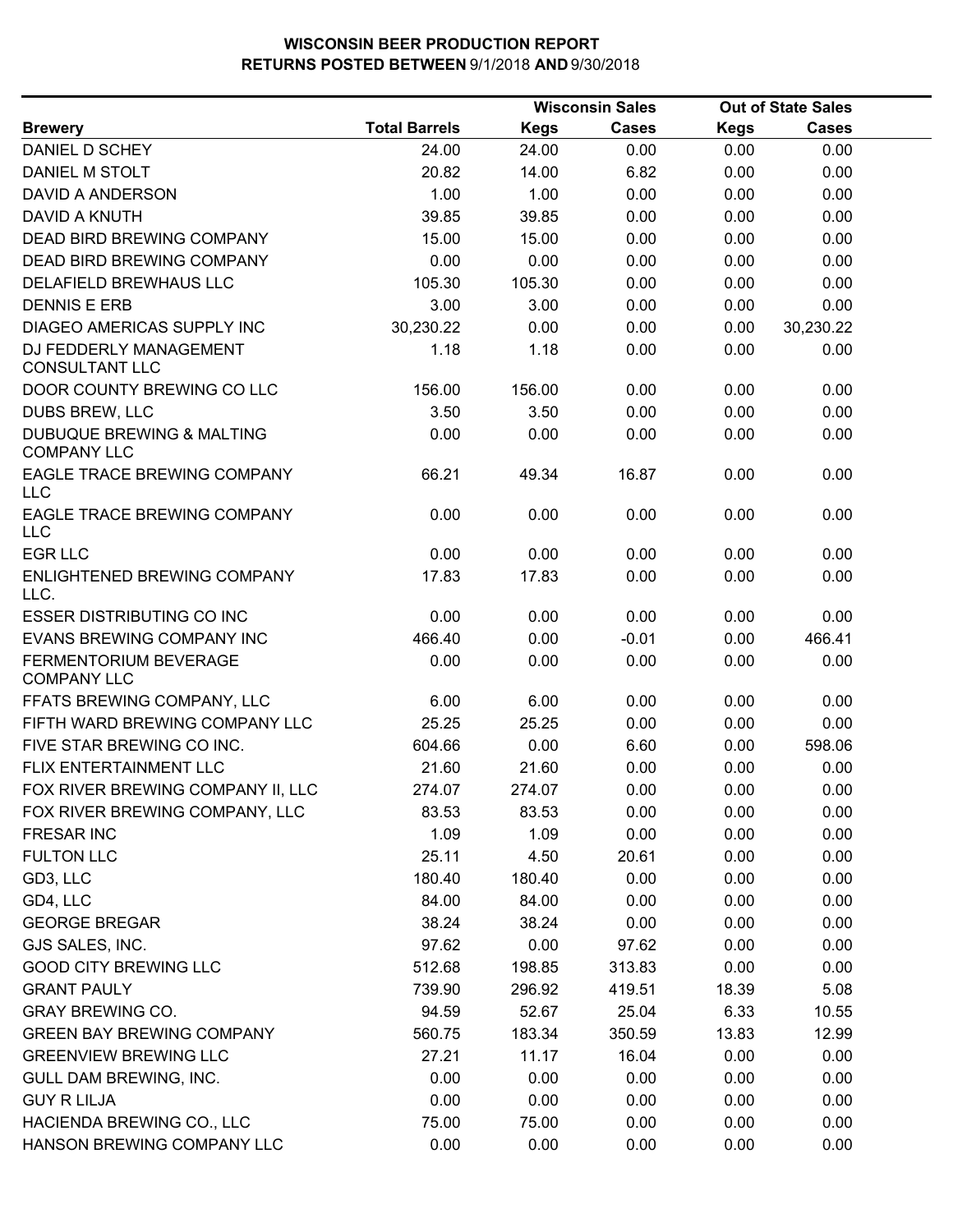|                                             |                      | <b>Wisconsin Sales</b> |              | <b>Out of State Sales</b> |              |  |
|---------------------------------------------|----------------------|------------------------|--------------|---------------------------|--------------|--|
| <b>Brewery</b>                              | <b>Total Barrels</b> | <b>Kegs</b>            | <b>Cases</b> | <b>Kegs</b>               | <b>Cases</b> |  |
| HIGHHOLDER BREWING COMPANY,<br>LLC          | 0.50                 | 0.50                   | 0.00         | 0.00                      | 0.00         |  |
| HILLSBORO BREWING COMPANY LLC               | 61.35                | 40.67                  | 20.68        | 0.00                      | 0.00         |  |
| HOOPS OF DANE COUNTY, INC.                  | 0.00                 | 0.00                   | 0.00         | 0.00                      | 0.00         |  |
| HOOPS OF DANE COUNTY, INC.                  | 0.00                 | 0.00                   | 0.00         | 0.00                      | 0.00         |  |
| HOOPS OF DANE COUNTY, INC.                  | 0.00                 | 0.00                   | 0.00         | 0.00                      | 0.00         |  |
| HOP & BARREL BREWING COMPANY,<br><b>LLC</b> | 63.69                | 34.17                  | 29.52        | 0.00                      | 0.00         |  |
| HOP HAUS BREWING COMPANY LLC                | 19.00                | 19.00                  | 0.00         | 0.00                      | 0.00         |  |
| HOP HAUS BREWING COMPANY LLC                | 45.00                | 45.00                  | 0.00         | 0.00                      | 0.00         |  |
| HORNELL BREWING CO INC                      | 4,958.13             | 0.00                   | $-0.04$      | 0.00                      | 4,958.17     |  |
| <b>HOUSE OF BREWS LLC</b>                   | 0.00                 | 0.00                   | 0.00         | 0.00                      | 0.00         |  |
| <b>INVENTORS BREWPUB LLC</b>                | 9.30                 | 9.30                   | 0.00         | 0.00                      | 0.00         |  |
| <b>ISAAC SHOWAKI</b>                        | 1,934.30             | 296.37                 | 1,637.93     | 0.00                      | 0.00         |  |
| <b>JEAN M LANE</b>                          | 2.00                 | 0.00                   | 2.00         | 0.00                      | 0.00         |  |
| <b>JEREMY BEACH</b>                         | 0.00                 | 0.00                   | 0.00         | 0.00                      | 0.00         |  |
| <b>JOHN JAGEMANN</b>                        | 16.00                | 16.00                  | 0.00         | 0.00                      | 0.00         |  |
| KARBEN4 BREWING LLC                         | 1,354.68             | 460.50                 | 894.18       | 0.00                      | 0.00         |  |
| KATCHEVER & CO LLC                          | 280.17               | 124.13                 | 156.04       | 0.00                      | 0.00         |  |
| KELLERMEISTER BEVERAGES, LLC                | 28.25                | 28.25                  | 0.00         | 0.00                      | 0.00         |  |
| KOWALSKE BREWING LLC                        | 4.00                 | 4.00                   | 0.00         | 0.00                      | 0.00         |  |
| KRIER FOODS, INC.                           | 0.00                 | 0.00                   | $-95.69$     | 0.00                      | 95.69        |  |
| <b>KUL BREWING LLC</b>                      | 698.87               | 616.37                 | 82.50        | 0.00                      | 0.00         |  |
| LA CROSSE DISTILLING COMPANY,<br><b>LLC</b> | 0.00                 | 0.00                   | 0.00         | 0.00                      | 0.00         |  |
| LACROSSE BREWING LLC                        | 842.18               | 0.00                   | 369.80       | 0.00                      | 472.38       |  |
| LAKEFRONT BREWERY, INC.                     | 4,219.72             | 1,483.35               | 1,492.87     | 245.29                    | 998.21       |  |
| LAKEFRONT BREWERY, INC.                     | 0.00                 | 0.00                   | 0.00         | 0.00                      | 0.00         |  |
| LAKEWALK BREWERY AND CAFE<br><b>COMPANY</b> | 44.75                | 44.75                  | 0.00         | 0.00                      | 0.00         |  |
| LAZY MONK BREWING LLC                       | 64.80                | 40.35                  | 24.45        | 0.00                      | 0.00         |  |
| <b>LEE BURGESS</b>                          | 0.00                 | 0.00                   | 0.00         | 0.00                      | 0.00         |  |
| LEFFEL ROOTS, LLC                           | 0.00                 | 0.00                   | 0.00         | 0.00                      | 0.00         |  |
| LEGENDS BREWHOUSE & EATERY,<br>INC.         | 0.00                 | 0.00                   | 0.00         | 0.00                      | 0.00         |  |
| <b>LEVI FUNK</b>                            | 29.51                | 10.80                  | 18.71        | 0.00                      | 0.00         |  |
| LHM BREW PUB, LLC                           | 16.22                | 16.22                  | 0.00         | 0.00                      | 0.00         |  |
| <b>LOST ISLAND WINE LLC</b>                 | 5.74                 | 5.74                   | 0.00         | 0.00                      | 0.00         |  |
| LUCETTE BREWING COMPANY LLC                 | 64.76                | 39.98                  | 24.78        | 0.00                      | 0.00         |  |
| LUCKYS 1313 BREW PUB INVESTOR<br><b>LLC</b> | 32.25                | 32.25                  | 0.00         | 0.00                      | 0.00         |  |
| LUCKYS 1313 BREW PUB INVESTOR<br><b>LLC</b> | 0.00                 | 0.00                   | 0.00         | 0.00                      | 0.00         |  |
| LUCKYS 1313 BREW PUB INVESTOR<br>LLC        | 0.00                 | 0.00                   | 0.00         | 0.00                      | 0.00         |  |
| MAG ENTERTAINMENT LLC                       | 0.00                 | 0.00                   | 0.00         | 0.00                      | 0.00         |  |
| MARK ANTHONY BREWING INC                    | 68,902.21            | 0.00                   | $-6,783.14$  | 0.00                      | 75,685.35    |  |
| <b>MARK L BALLERING</b>                     | 0.00                 | 0.00                   | 0.00         | 0.00                      | 0.00         |  |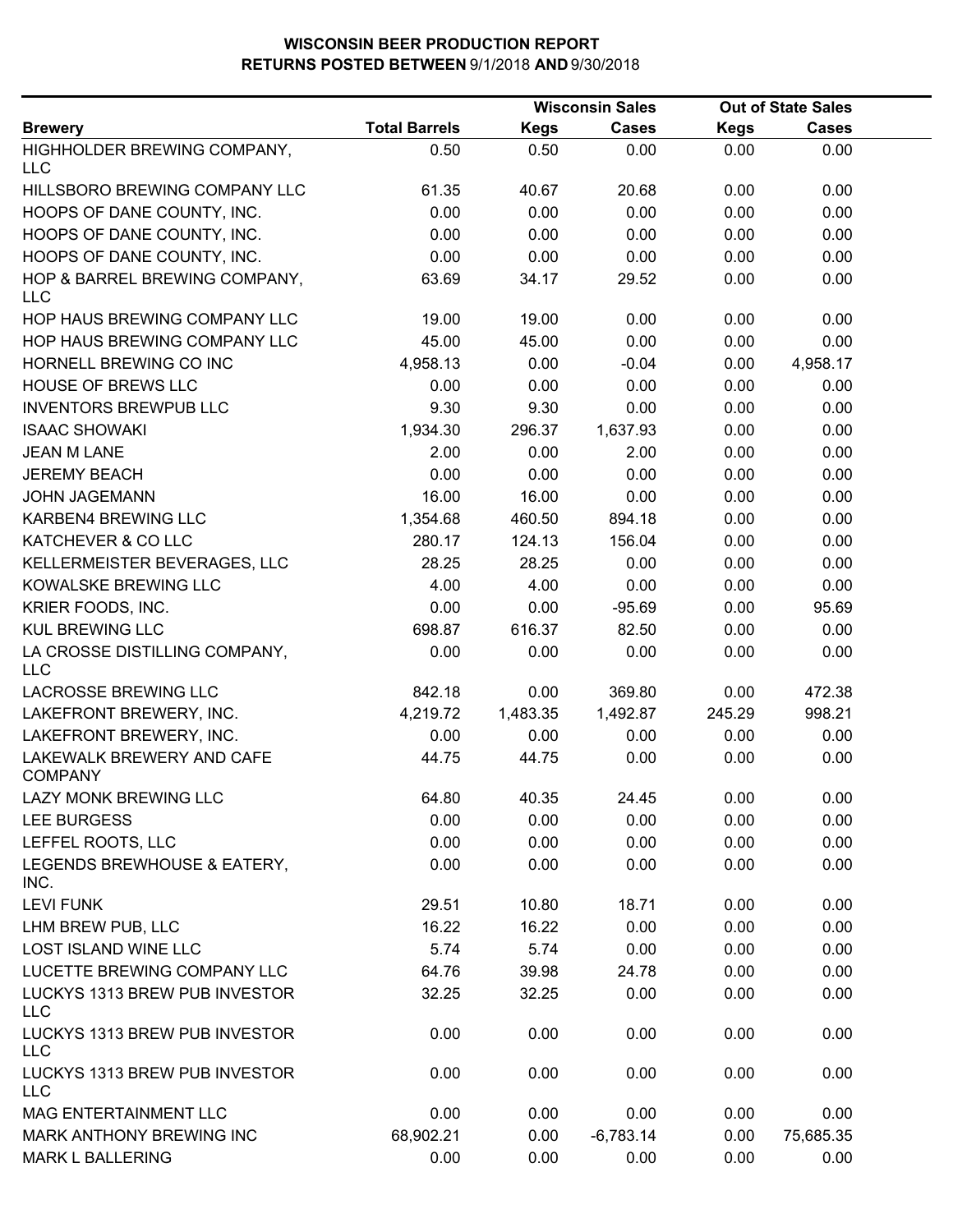|                                                 |                      |             | <b>Wisconsin Sales</b> |             | <b>Out of State Sales</b> |  |
|-------------------------------------------------|----------------------|-------------|------------------------|-------------|---------------------------|--|
| <b>Brewery</b>                                  | <b>Total Barrels</b> | <b>Kegs</b> | <b>Cases</b>           | <b>Kegs</b> | <b>Cases</b>              |  |
| MATTHEW J GEARY                                 | 48.11                | 39.34       | 8.77                   | 0.00        | 0.00                      |  |
| <b>MATTHEW R SCHMIDT</b>                        | 39.00                | 39.00       | 0.00                   | 0.00        | 0.00                      |  |
| MCZ'S BREWING, LLC                              | 1.90                 | 0.00        | 1.90                   | 0.00        | 0.00                      |  |
| MILLERCOORS LLC                                 | 17,293.93            | 716.45      | 6,015.36               | 608.72      | 9,953.40                  |  |
| MILLERCOORS LLC                                 | 296.13               | 0.00        | 0.01                   | 0.00        | 296.12                    |  |
| MILLERCOORS LLC                                 | 335.61               | 0.00        | 215.61                 | 120.00      | 0.00                      |  |
| MILLERCOORS LLC                                 | 709,951.85           | 16,983.80   | 117,858.91             | 67,360.86   | 507,748.28                |  |
| MILLERCOORS USA LLC                             | 0.00                 | 0.00        | 0.00                   | 0.00        | 0.00                      |  |
| MILWAUKEE BREWING COMPANY                       | 1,503.35             | 387.92      | 1,115.43               | 0.00        | 0.00                      |  |
| MILWAUKEE BREWING COMPANY                       | 50.70                | 50.70       | 0.00                   | 0.00        | 0.00                      |  |
| MINOCQUA BREWING CO INC                         | 45.00                | 45.00       | 0.00                   | 0.00        | 0.00                      |  |
| MOBCRAFT BEER INC                               | 157.41               | 72.58       | 77.26                  | 0.00        | 7.57                      |  |
| MODICUM BREWING LLC                             | 18.39                | 15.66       | 2.73                   | 0.00        | 0.00                      |  |
| MOOSEJAW PIZZA & BREWING CO LLC                 | 170.60               | 143.16      | 27.44                  | 0.00        | 0.00                      |  |
| <b>MOUNTAIN CREST SRL LLC</b>                   | 5,675.83             | 15.25       | 630.25                 | 137.50      | 4,892.83                  |  |
| NATHAN R WARNKE                                 | 23.30                | 23.30       | 0.00                   | 0.00        | 0.00                      |  |
| <b>NEW BARONS BREWING</b><br><b>COOPERATIVE</b> | 2.25                 | 2.25        | 0.00                   | 0.00        | 0.00                      |  |
| NEW GLARUS BREWING COMPANY                      | 24,375.71            | 6,273.31    | 18,102.40              | 0.00        | 0.00                      |  |
| NEW GLARUS BREWING COMPANY                      | 514.03               | 51.75       | 462.28                 | 0.00        | 0.00                      |  |
| NEXT DOOR BREWING LLC                           | 56.63                | 21.50       | 35.13                  | 0.00        | 0.00                      |  |
| NEXT DOOR BREWING LLC                           | 30.11                | 29.11       | 1.00                   | 0.00        | 0.00                      |  |
| NICHOLAS CALAWAY                                | 91.02                | 91.02       | 0.00                   | 0.00        | 0.00                      |  |
| NOBLE ROOTS BREWING COMPANY,<br><b>LLC</b>      | 30.78                | 24.35       | 6.43                   | 0.00        | 0.00                      |  |
| NORTHWOODS BREWING CORP LLC                     | 37.00                | 37.00       | 0.00                   | 0.00        | 0.00                      |  |
| OFF-KILTER BREWING INC                          | 0.00                 | 0.00        | 0.00                   | 0.00        | 0.00                      |  |
| <b>OLIPHANT BREWING LLC</b>                     | 49.10                | 26.25       | 0.00                   | 22.85       | 0.00                      |  |
| O'SO BREWING COMPANY                            | 583.14               | 319.67      | 254.54                 | 1.50        | 7.43                      |  |
| PABST BREWING COMPANY LLC                       | 0.00                 | 0.00        | 0.00                   | 0.00        | 0.00                      |  |
| PABST BREWING COMPANY LLC                       | 0.00                 | 0.00        | 0.00                   | 0.00        | 0.00                      |  |
| PABST BREWING COMPANY LLC                       | 0.00                 | 0.00        | 0.00                   | 0.00        | 0.00                      |  |
| PANDORA BREWING INC                             | 0.00                 | 0.00        | 0.00                   | 0.00        | 0.00                      |  |
| PARCHED EAGLE BREWPUB LLC                       | 5.25                 | 5.25        | 0.00                   | 0.00        | 0.00                      |  |
| PETER H GENTRY                                  | 10.00                | 10.00       | 0.00                   | 0.00        | 0.00                      |  |
| PETER H GENTRY                                  | 278.75               | 112.80      | 165.95                 | 0.00        | 0.00                      |  |
| PETER H GENTRY                                  | 0.00                 | 0.00        | 0.00                   | 0.00        | 0.00                      |  |
| PETER PETERSON                                  | 10.00                | 10.00       | 0.00                   | 0.00        | 0.00                      |  |
| PHUSION PROJECTS LLC                            | 44,598.51            | 0.00        | 451.34                 | 0.00        | 44, 147. 17               |  |
| PIGEON RIVER BREWING LLC                        | 0.00                 | 0.00        | 0.00                   | 0.00        | 0.00                      |  |
| PITCHFORK BREWING LLC                           | 17.83                | 17.83       | 0.00                   | 0.00        | 0.00                      |  |
| PLYMOUTH BREWING COMPANY LLC                    | 14.81                | 14.81       | 0.00                   | 0.00        | 0.00                      |  |
| PORT HURON BREWING COMPANY,<br><b>LLC</b>       | 0.00                 | 0.00        | 0.00                   | 0.00        | 0.00                      |  |
| POTOSI BREWING COMPANY                          | 0.00                 | 0.00        | 0.00                   | 0.00        | 0.00                      |  |
| POTOSI BREWING COMPANY                          | 0.00                 | 0.00        | 0.00                   | 0.00        | 0.00                      |  |
| R' NOGGIN BREWING LLC                           | 0.00                 | 0.00        | 0.00                   | 0.00        | 0.00                      |  |
|                                                 |                      |             |                        |             |                           |  |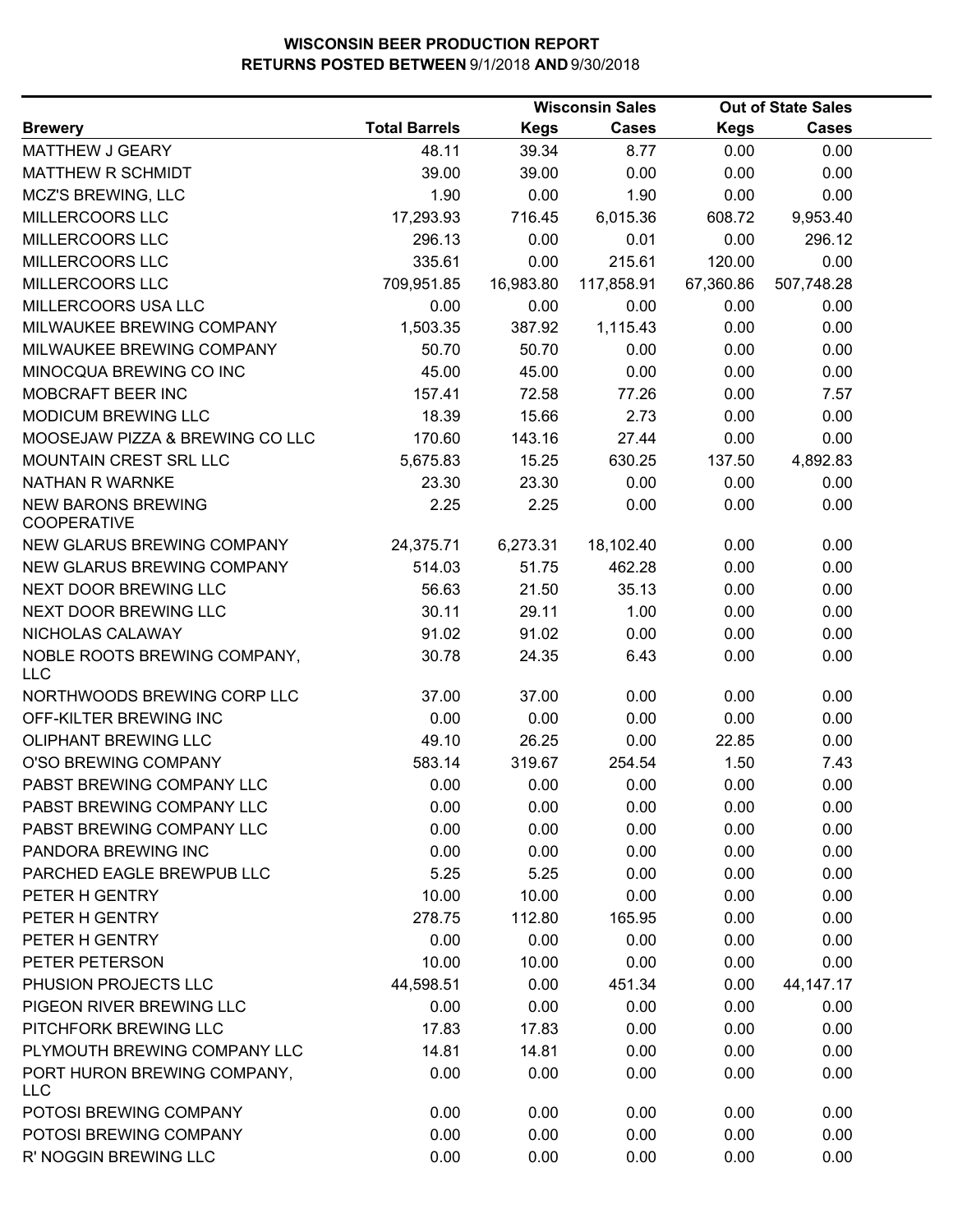|                                            |                      | <b>Wisconsin Sales</b> |              | <b>Out of State Sales</b> |          |  |
|--------------------------------------------|----------------------|------------------------|--------------|---------------------------|----------|--|
| <b>Brewery</b>                             | <b>Total Barrels</b> | Kegs                   | <b>Cases</b> | <b>Kegs</b>               | Cases    |  |
| RACINE BREWING COMPANY                     | 15.22                | 13.00                  | 0.00         | 2.22                      | 0.00     |  |
| RAIL HOUSE PROPERTIES LLC                  | 14.50                | 14.50                  | 0.00         | 0.00                      | 0.00     |  |
| RAISED GRAIN BREWING COMPANY<br><b>LLC</b> | 0.00                 | 0.00                   | 0.00         | 0.00                      | 0.00     |  |
| RAISED GRAIN BREWING COMPANY<br><b>LLC</b> | 237.57               | 156.50                 | 81.07        | 0.00                      | 0.00     |  |
| <b>RANDOLPH OSKEY</b>                      | 15.97                | 15.97                  | 0.00         | 0.00                      | 0.00     |  |
| RANDYS FUNHUNTERS BREWERY INC              | 11.00                | 11.00                  | 0.00         | 0.00                      | 0.00     |  |
| <b>REGAL BRAU BREWING COMPANY LLC</b>      | 839.31               | 0.00                   | 15.65        | 0.00                      | 823.66   |  |
| REVOLVER BREWING LLC                       | 0.00                 | 0.00                   | 0.00         | 0.00                      | 0.00     |  |
| RHINELANDER BREWING CO LLC                 | 46.37                | 14.29                  | 32.08        | 0.00                      | 0.00     |  |
| RHINELANDER BREWING CO LLC                 | 6,098.80             | 12.75                  | 286.55       | 0.50                      | 5,799.00 |  |
| <b>RICHARD R TUESCHER</b>                  | 4.00                 | 4.00                   | 0.00         | 0.00                      | 0.00     |  |
| ROBERT A LARSON                            | 240.37               | 110.67                 | 86.15        | 13.50                     | 30.05    |  |
| ROCK COUNTY BREWING COMPANY<br><b>LLC</b>  | 23.69                | 0.00                   | 23.69        | 0.00                      | 0.00     |  |
| ROCKY REEF BREWING COMPANY                 | 28.52                | 28.52                  | 0.00         | 0.00                      | 0.00     |  |
| <b>ROGER MILLER</b>                        | 19.03                | 19.03                  | 0.00         | 0.00                      | 0.00     |  |
| <b>ROSS M NELSON</b>                       | 0.91                 | 0.91                   | 0.00         | 0.00                      | 0.00     |  |
| ROWLAND'S CALUMET BREWING CO.,<br>INC.     | 14.00                | 14.00                  | 0.00         | 0.00                      | 0.00     |  |
| ROWLAND'S CALUMET BREWING CO.,<br>INC.     | 16.00                | 16.00                  | 0.00         | 0.00                      | 0.00     |  |
| <b>RUSH RIVER BREWING LLC</b>              | 99.07                | 41.02                  | 0.72         | 29.17                     | 28.16    |  |
| RUSTIC VENTURES LLC                        | 13.02                | 13.02                  | 0.00         | 0.00                      | 0.00     |  |
| <b>RUSTIC VENTURES LLC</b>                 | 0.00                 | 0.00                   | 0.00         | 0.00                      | 0.00     |  |
| SAND CREEK BREWING CO LLC                  | 0.00                 | 0.00                   | 0.00         | 0.00                      | 0.00     |  |
| SAWMILL BREWING CO INC                     | 51.25                | 51.25                  | 0.00         | 0.00                      | 0.00     |  |
| SAWMILL LOGGER ENTERPRISES LLC             | 2.00                 | 2.00                   | 0.00         | 0.00                      | 0.00     |  |
| SHB HOLDINGS LLC                           | 8.00                 | 8.00                   | 0.00         | 0.00                      | 0.00     |  |
| SLEEMAN BREWING COMPANY USA<br><b>INC</b>  | 6,685.31             | 25.03                  | 83.84        | $-25.03$                  | 6,601.47 |  |
| <b>SLOCUM LLC</b>                          | 56.50                | 56.50                  | 0.00         | 0.00                      | 0.00     |  |
| SOUTH SHORE BREWERY, INC.                  | 75.56                | 75.56                  | 0.00         | 0.00                      | 0.00     |  |
| SOUTH SHORE BREWERY, INC.                  | 126.74               | 64.34                  | 45.96        | 9.33                      | 7.11     |  |
| <b>SPB LLC</b>                             | 2,488.23             | 542.16                 | 32.86        | 147.00                    | 1,766.21 |  |
| SPRECHER BREWING COMPANY, INC.             | 789.85               | 548.02                 | 206.79       | 2.30                      | 32.74    |  |
| STARBOARD BREWING COMPANY LLC              | 12.00                | 12.00                  | 0.00         | 0.00                      | 0.00     |  |
| STEELHEAD ALEWORKS LLC                     | 0.00                 | 0.00                   | 0.00         | 0.00                      | 0.00     |  |
| STEPHEN B ZINK                             | 2.00                 | 2.00                   | 0.00         | 0.00                      | 0.00     |  |
| STILLMANK BREWING COMPANY                  | 89.49                | 41.83                  | 47.66        | 0.00                      | 0.00     |  |
| STONE ARCH BREWPUB INC.                    | 184.80               | 184.80                 | 0.00         | 0.00                      | 0.00     |  |
| SUNSHINE BREWING COMPANY LLC               | 2.00                 | 0.00                   | 2.00         | 0.00                      | 0.00     |  |
| SWINGING BRIDGE BREWING<br><b>COMPANY</b>  | 15.75                | 15.25                  | 0.50         | 0.00                      | 0.00     |  |
| SWITCHGEAR BREWING COMPANY<br><b>LLC</b>   | 17.70                | 17.70                  | 0.00         | 0.00                      | 0.00     |  |
| TERRAPIN BEER COMPANY LLC                  | 1,289.52             | 10.00                  | 0.00         | 968.00                    | 311.52   |  |